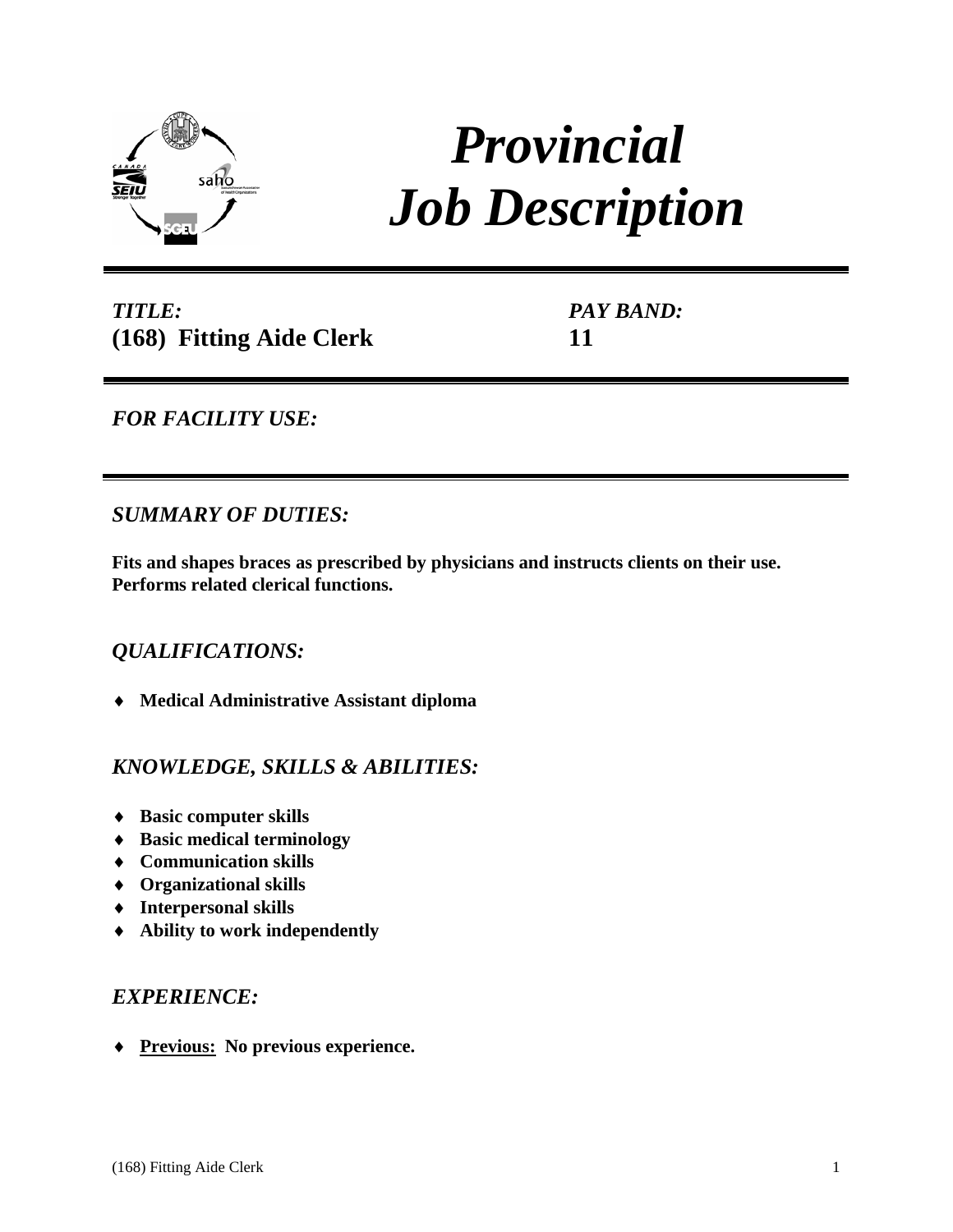## *KEY ACTIVITIES:*

#### **A. Fitting / Patient Instruction**

- ♦ **Measures clients and fits/shapes/modifies braces.**
- ♦ **Measures and fits compression garments.**
- ♦ **Instructs clients on the application, care and cleaning of braces.**
- ♦ **Liaises with outside agencies/vendors/health care professionals (e.g., War Amps, Saskatchewan Abilities Council).**

#### **B. Clerical / Reception**

- ♦ **Provides reception, answers telephone and books appointments/meeting rooms.**
- ♦ **Files and distributes mail.**
- ♦ **Delivers reports.**
- ♦ **Completes forms.**
- ♦ **Maintains wait lists.**
- ♦ **Enters data, maintains databases, spreadsheet and performs word processing and backup.**
- ♦ **Codes and processes requisitions for billing purposes.**
- ♦ **Maintains client scheduling system.**
- ♦ **Reconciles cash and receipts.**
- ♦ **Receives payments for merchandise.**

#### **C. Related Key Work Activities**

- ♦ **Porters patients.**
- ♦ **Delivers shoes, braces or prostheses to laboratory and patients.**
- ♦ **Provides input into policies and procedures.**
- ♦ **May show others how to perform tasks or duties by familiarizing new employees with the work area and processes.**